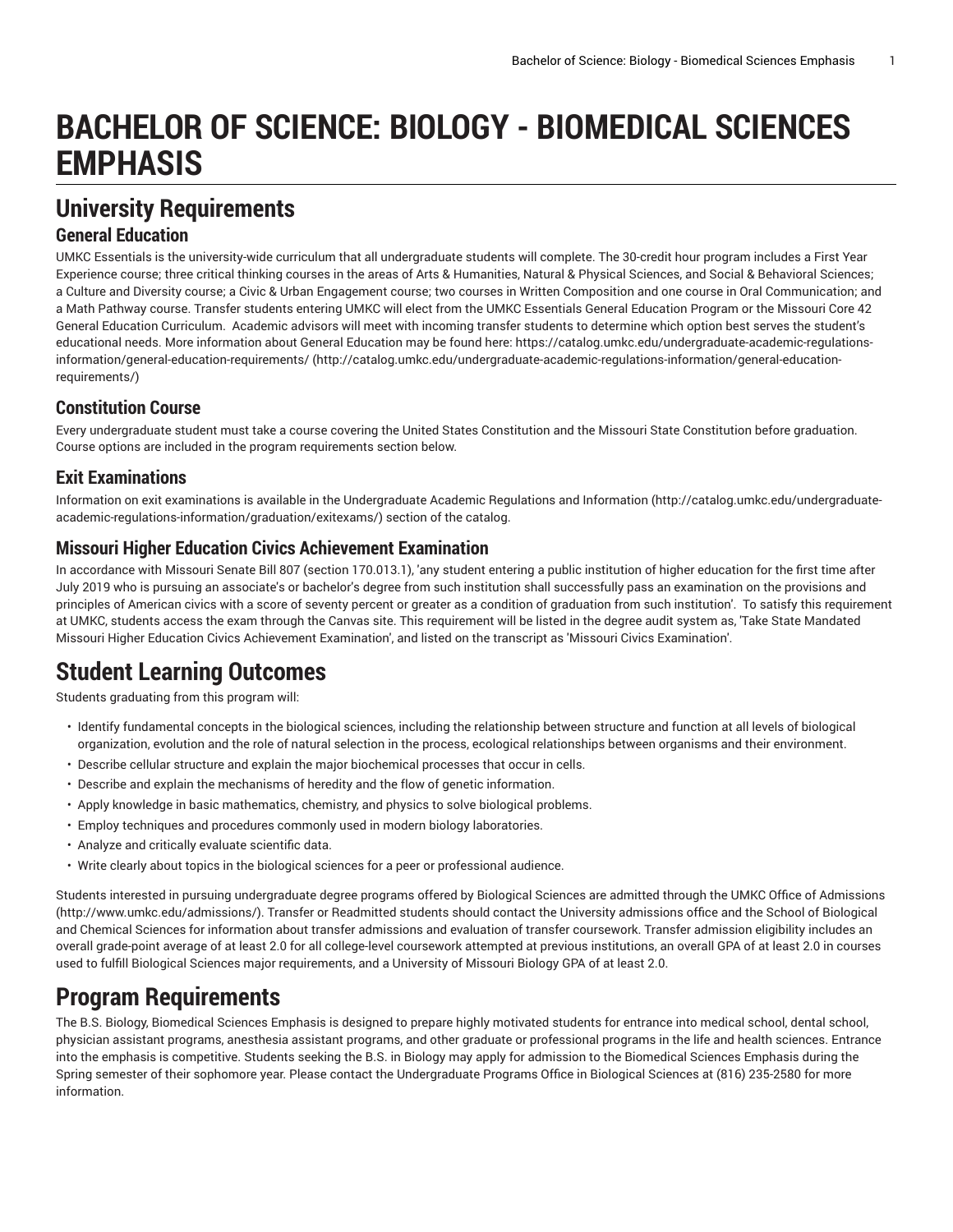#### **UMKC Essentials**

| Code                                                         | Title                                                   | <b>Credits</b> |
|--------------------------------------------------------------|---------------------------------------------------------|----------------|
| First Semester Experience Course (GEFSE)                     |                                                         |                |
| <b>Written Communication:</b>                                |                                                         |                |
| ENGLISH 110                                                  | Introduction to Academic Prose                          | 3              |
| <b>ENGLISH 225</b>                                           | English II: Intermediate Academic Prose                 | 3              |
| Oral Communication (choose one of the following):            |                                                         | 3              |
| COMM-ST 110                                                  | Fundamentals of Effective Speaking and Listening        |                |
| COMM-ST 140                                                  | Introduction to Communication                           |                |
| COMM-ST 212                                                  | Argumentation And Debate (offered via dual credit only) |                |
| COMM-ST 277                                                  | Interpersonal Communication                             |                |
| Math Pathway (satisfied in major requirements below)         |                                                         |                |
| Critical Thinking in Arts & Humanities (GECRT-AH)            |                                                         | 3              |
| Critical Thinking in Natural & Physical Sciences (GECRT-SC)  |                                                         |                |
| Critical Thinking in Social & Behavioral Sciences (GECRT-SS) |                                                         |                |
| Culture & Diversity Course (GECDV)                           |                                                         |                |
| Civic & Urban Engagement Course (GECUE)                      |                                                         | 3              |
| Total Credits                                                |                                                         | 27             |

#### **Constitution Course Requirement**

Section 170.011.1 of the Missouri Revised Statutes, 2015, states that all candidates for a degree issued by a college or university in the state of Missouri must have "satisfactorily passed an examination on the provisions and principles of the Constitution of the United States and of the state of Missouri, and in American history and American institutions."

Courses at UMKC that satisfy this state requirement are:

| Code                         | Title                                      | <b>Credits</b> |
|------------------------------|--------------------------------------------|----------------|
| Choose one of the following: |                                            | 3              |
| CJC 364                      | The Supreme Court And The Criminal Process |                |
| HISTORY 101                  | U.S. History to 1877                       |                |
| HISTORY 102                  | U.S. History Since 1877                    |                |
| HONORS 230                   | <b>Honors American Government</b>          |                |
| POL-SCI 210                  | American Government                        |                |
|                              |                                            |                |

Total Credits 3

There are a few other ways this requirement can be satisfied for students transferring to UMKC:

- Take an equivalent course from the list above at a regionally accredited institution.
- Earn credit for one of the above courses through AP, IB, or CLEP.
- Take a course that directly satisfies the Missouri Constitution Requirement at another Missouri institution.
- Have a previous bachelors degree (or higher) from a regionally accredited institution.
- Have an Associate of Arts degree from a regionally accredited institution.
- Complete the 42 Hour Core at a Missouri institution and have it listed on the official transcript.

#### **Major Requirements**

In addition to the UMKC Essentials requirements, students pursuing the B.S. Biology, Biomedical Sciences Emphasis must meet the following requirements:

**Biology course requirements**. The following core courses (17 credit hours)

| Code              | Title                                      | <b>Credits</b> |
|-------------------|--------------------------------------------|----------------|
| BIOLOGY 108L      | <b>General Biology I Laboratory</b>        |                |
| & BIOLOGY 108     | and General Biology I                      |                |
| or MOTRBIOL 100LB | MOTR Essentials in Biology w/ Lab - Botany |                |
| or MOTRBIOL 150LB | <b>MOTR Biology with Lab</b>               |                |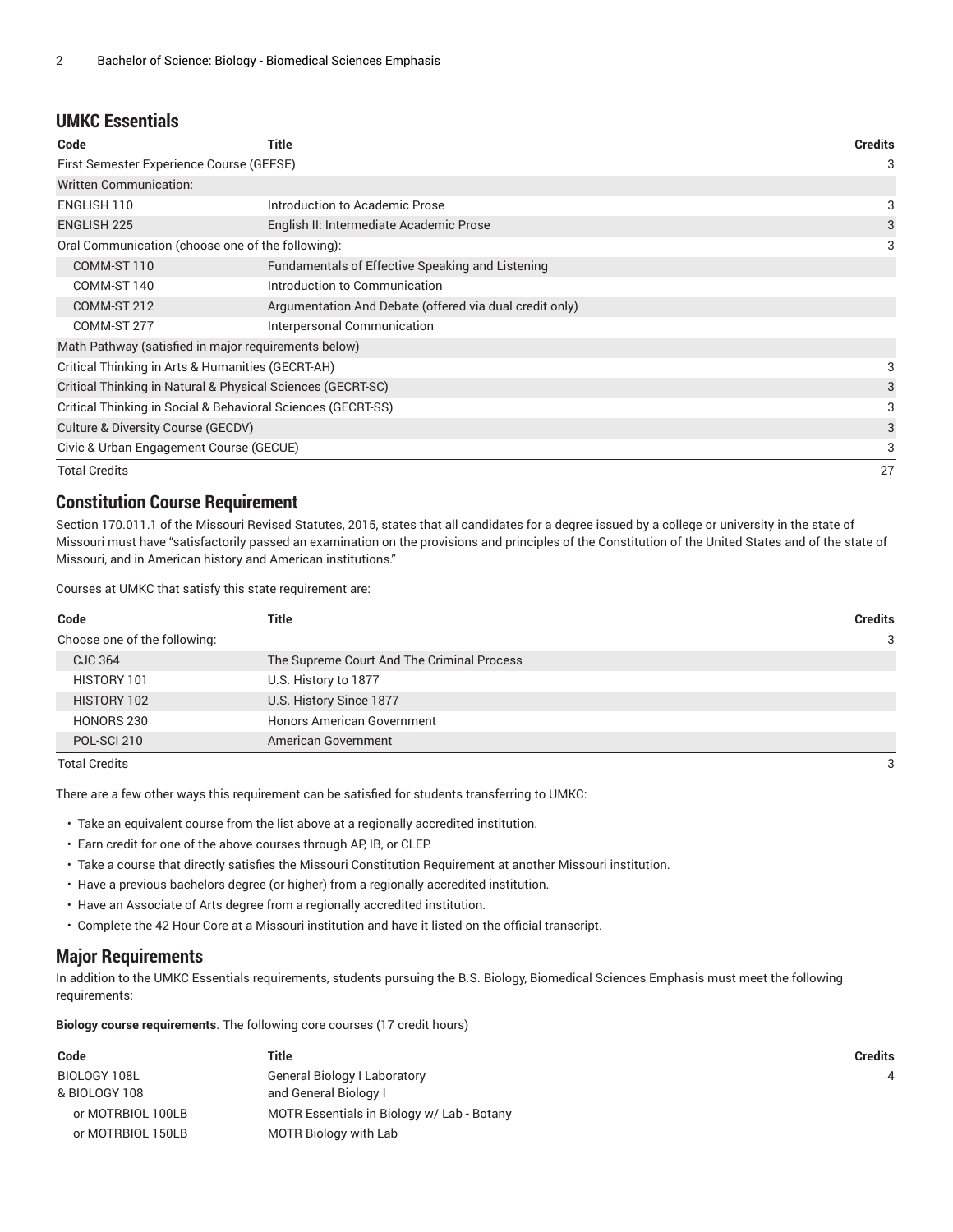| BIOLOGY 109L         | <b>General Biology II Laboratory</b> | $\overline{4}$ |
|----------------------|--------------------------------------|----------------|
| & BIOLOGY 109        | and General Biology II               |                |
| or MOTRBIOL 100LZ    | MOTR Essentials in Biology with Lab  |                |
| or MOTRBIOL 150LZ    | MOTR Biology w/Lab                   |                |
| BIOLOGY 202          | Cell Biology                         | 3              |
| BIOLOGY 206          | Genetics                             | 3              |
| BIOLOGY 441          | Biochemistry                         | 3              |
| <b>Total Credits</b> |                                      | 17             |

#### **Emphasis course requirements**

| Code                 | <b>Title</b>                                              | <b>Credits</b> |
|----------------------|-----------------------------------------------------------|----------------|
| BIOLOGY 218          | <b>Introductory Anatomy</b>                               | 3              |
| BIOLOGY 218L         | Introductory Anatomy Laboratory                           | $\overline{2}$ |
| or MOTRLIFS 100LA    | MOTR Anatomy focused Essentials in Human Biology with Lab |                |
| or MOTRLIFS 150LA    | MOTR Anatomy focused Human Biology w/Lab                  |                |
| BIOLOGY 313          | Microbiology                                              | 3              |
| BIOLOGY 313WL        | Laboratory in Microbiology (WI)                           | 3              |
| or BIOLOGY 313L      | Laboratory in Microbiology                                |                |
| BIOLOGY 316          | Principles of Physiology                                  | 3              |
| LIFE-SCI 201         | Careers in Health I                                       |                |
| LIFE-SCI 202         | Careers in Health II                                      |                |
| LIFE-SCI 310         | <b>Fundamentals of Medicine I</b>                         | $\overline{2}$ |
| LIFE-SCI 320         | <b>Fundamentals of Medicine II</b>                        | 2              |
| LIFE-SCI 330         | <b>Fundamentals of Medicine III</b>                       | $\overline{2}$ |
| LIFE-SCI 340         | <b>Fundamentals of Medicine IV</b>                        | 2              |
| MEDICINE 9115        | <b>Medical Terminology</b>                                |                |
| or HLSC 125          | <b>Medical Terminology</b>                                |                |
| or NURSE 125         | <b>Medical Terminology</b>                                |                |
| <b>Total Credits</b> |                                                           | 25             |

#### **Biology Synthesis requirement** (Choose a total of 3 credit hours)

| Code |                                   | Title                                         | <b>Credits</b> |
|------|-----------------------------------|-----------------------------------------------|----------------|
|      | Select a total of 3 credit hours: |                                               | 3              |
|      | BIOLOGY 498WI                     | <b>Critical Analysis of Biological Issues</b> |                |
|      | LIFE-SCI 497                      | Directed Studies-Biological Sciences          |                |
|      | or LIFE-SCI 497WI                 | Directed Studies-Biological Sciences          |                |
|      | LIFE-SCI 499                      | Undergraduate Research-Biological Sciences    |                |
|      | or LIFE-SCI 499WI                 | Undergraduate Research-Biological Sciences    |                |

Total Credits 3

**Physical Sciences and Mathematics Course Requirements**. The following courses must be completed with grades of C- or better.

| Code            | Title                                    | <b>Credits</b> |
|-----------------|------------------------------------------|----------------|
| <b>CHEM 211</b> | <b>General Chemistry I</b>               | $\overline{4}$ |
| or MOTRCHEM 150 | <b>MOTR Chemistry I</b>                  |                |
| CHEM 211L       | <b>Experimental General Chemistry I</b>  |                |
| CHEM 212R       | <b>General Chemistry II</b>              | 4              |
| CHEM 212LR      | <b>Experimental General Chemistry II</b> |                |
| <b>CHEM 321</b> | Organic Chemistry I                      | 3              |
| CHEM 321L       | Organic Chemistry Laboratory I           |                |
| CHEM 322R       | Organic Chemistry II                     | 3              |
| CHEM 322L       | Organic Chemistry Laboratory II          |                |
| <b>MATH 120</b> | Precalculus (satisfies Math Pathway)     | 5              |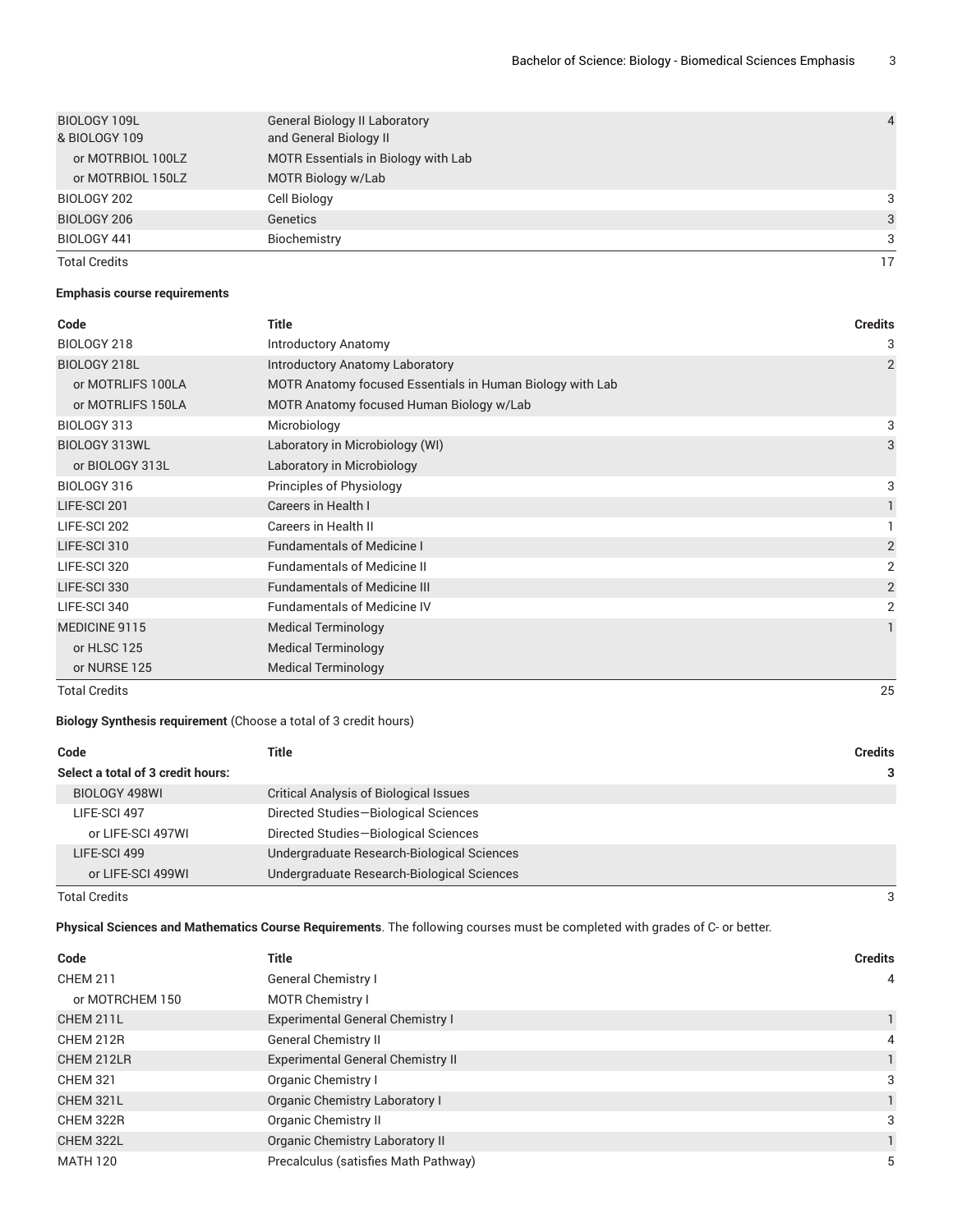| <b>MATH 210</b>      | Calculus I                                    | $\overline{4}$ |
|----------------------|-----------------------------------------------|----------------|
| <b>MATH 220</b>      | Calculus II                                   | 4              |
| or BIOLOGY 304       | <b>Biostatistics 1</b>                        |                |
| or STAT 235          | <b>Elementary Statistics</b>                  |                |
| or STAT 115          | <b>Statistical Reasoning</b>                  |                |
| or MOTRMATH 110      | <b>MOTR Statistical Reasoning</b>             |                |
| PHYSICS 210          | <b>General Physics I</b>                      | $\overline{4}$ |
| or PHYSICS 240       | <b>Physics For Scientists and Engineers I</b> |                |
| PHYSICS 220          | General Physics II                            | 4              |
| or PHYSICS 250       | Physics For Scientists and Engineers II       |                |
| <b>Total Credits</b> |                                               | 39             |

Students must complete additional biology majors coursework for a total of 42 credit hours of biology courses with grades of C- or better. 26 of these hours must be 300- or 400-level. At least one biology course must be writing intensive (WI or WL). A minimum of 21 credit hours of biology courses must be taken from BIOLOGY or LIFE-SCI coursework at UMKC. The UM Biology GPA Must be at least 2.0.

A minimum of 120 credit hours is required; and 36 of these must be at the junior/senior level. Electives may be taken from any area once other degree requirements have been met.

| Code                     | <b>Title</b> | <b>Credits</b> |
|--------------------------|--------------|----------------|
| <b>General Electives</b> |              |                |

A maximum of 12 hours for a combination of 399, 497, and 499 coursework may be applied toward with major with only 4 credit hours at the 400-level.

**Minimum GPA: 2.0** *(UM cumulative; UM Biology)*

**Total Hours: 120**

### **Tools for Planning and Fulfilling Academic Requirements**

UMKC's Major Maps are detailed, semester by semester plans that lead a student to complete all degree requirements within four years. Plans include benchmarks and critical courses by term that assist a student's evaluation of progress and major "fit". In order to ensure that the appropriate courses are taken, students are encouraged to consult with the undergraduate advisor for this major. Please see the tab above to view the major map for this program.

UMKC's [Transfer](https://www.umkc.edu/admissions/transfer-guides.html) Guides [\(https://www.umkc.edu/admissions/transfer-guides.html](https://www.umkc.edu/admissions/transfer-guides.html)) provide detailed guidance on recommended transfer coursework, plans of study, transfer timelines, and transfer contact information. To ensure a seamless transfer experience, students are encouraged to work with both their community college advisor and a UMKC advisor when planning their coursework.

UMKC's [PlanMyDegree](https://www.umkc.edu/registrar/academic-programs/plan-my-degree.html) 'Audit' ([https://www.umkc.edu/registrar/academic-programs/plan-my-degree.html\)](https://www.umkc.edu/registrar/academic-programs/plan-my-degree.html) degree audit system provides an individual evaluation of all degree requirements (General Education, Degree Specific, Major Specific, etc.) for students' officially recorded (Office of Registration and Records) and "what if" exploratory plans of study. This evaluation is used to certify all graduation requirements.

UMKC's [PlanMyDegree](https://www.umkc.edu/registrar/academic-programs/plan-my-degree.html) 'Plans' [\(https://www.umkc.edu/registrar/academic-programs/plan-my-degree.html\)](https://www.umkc.edu/registrar/academic-programs/plan-my-degree.html) degree planning tool enables students to develop a personalized semester by semester plan of study towards completion of degree requirements for student's officially recorded (Office of Registration and Records) and "what if" exploratory plans of study. Update and edit your full plan to degree completion each term and confirm accuracy each semester with your Academic Advisor(s).

### **Major Map Four Year Graduation Plan - Courses & Critical Benchmarks for First Time College Students:**

UMKC's Major Maps are detailed, undergraduate four-year course outlines that inform students on the classes they should take and when to take them. Outlines are updated yearly. Graduate students should visit their program's individual school for program outlines.

The following is a sample course of study. Your path to graduation may vary based on factors such as college credit you earned while in high school, transfer work from other institutions of higher learning, and placement in Mathematics. You are responsible for checking prerequisites to any courses. It is the Student's responsibility to ensure that all program requirements are met. This guide is not a substitute for academic advisement.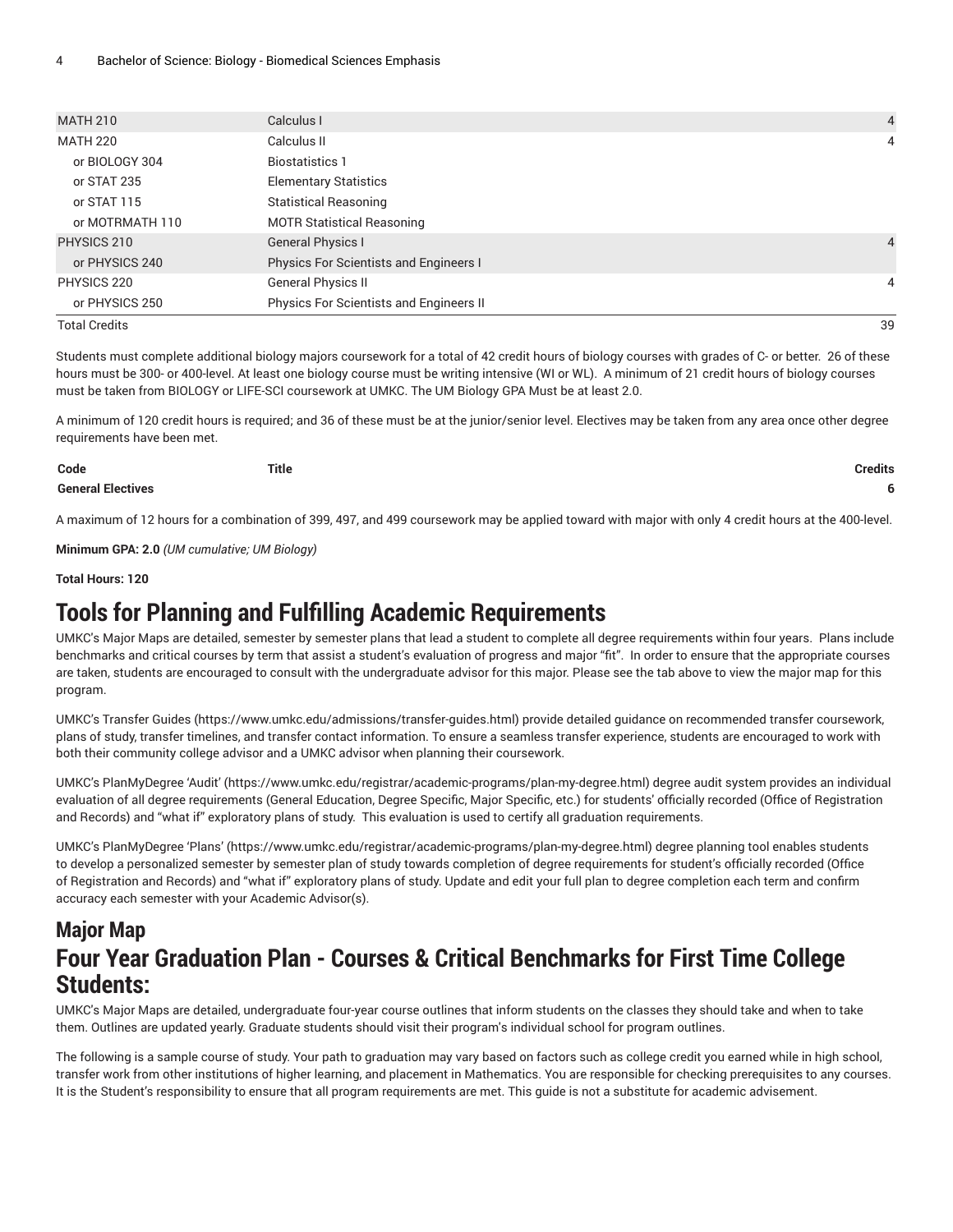**First Year**

| <b>Fall Semester</b>                                        | <b>Credits</b> | <b>Spring Semester</b>                            | <b>Credits</b> |
|-------------------------------------------------------------|----------------|---------------------------------------------------|----------------|
| BIOLOGY 108<br>& 108L (or BIOLOGY 109 & 109L) <sup>CC</sup> |                | 4 BIOLOGY 109<br>& 109L (or BIOLOGY 108 & 108L)CC | 4              |
| <b>CHEM 211</b><br>& 211LCC                                 |                | 5 CHEM 212R<br>& CHEM 212LRCC                     | 5              |
| GEFSE 101                                                   |                | 3 ENGLISH 110                                     | 3              |
| GECRT-SC 101                                                |                | 3 MATH 120                                        | 5              |
|                                                             | 15             |                                                   | 17             |
| <b>Second Year</b>                                          |                |                                                   |                |
| <b>Fall Semester</b>                                        | <b>Credits</b> | <b>Spring Semester</b>                            | <b>Credits</b> |
| BIOLOGY 202 or 206CC                                        |                | 3 BIOLOGY 206 or 202CC                            | 3              |
| <b>CHEM 321</b><br>& 321LCC                                 |                | 4 CHEM 322R<br>& CHEM 322LCC                      | $\overline{4}$ |
| <b>MATH 210</b>                                             |                | 4 MATH 220, STAT 235, or BIOLOGY<br>304           | 4              |
| <b>ENGLISH 225</b>                                          |                | 3 COMM-ST 110, 140, or 277                        | 3              |
|                                                             |                | GECRT-SS 101                                      | 3              |
|                                                             | 14             |                                                   | 17             |
| <b>Third Year</b>                                           |                |                                                   |                |
| <b>Fall Semester</b>                                        | <b>Credits</b> | <b>Spring Semester</b>                            | <b>Credits</b> |
| BIOLOGY 218                                                 |                | 3 BIOLOGY 441                                     | 3              |
| BIOLOGY 218L                                                |                | 2 LIFE-SCI 202                                    | $\mathbf{1}$   |
| LIFE-SCI 201                                                |                | 1 LIFE-SCI 320                                    | 2              |
| LIFE-SCI 310                                                |                | 2 MEDICINE 9115 or HLSC 125                       | $\mathbf{1}$   |
| PHYSICS 210 or 240                                          |                | 4 PHYSICS 220 or 250                              | 4              |
| GECRT-AH 101                                                |                | 3 GECDV 201                                       | 3              |
|                                                             | 15             |                                                   | 14             |
| <b>Fourth Year</b>                                          |                |                                                   |                |
| <b>Fall Semester</b>                                        | <b>Credits</b> | <b>Spring Semester</b>                            | <b>Credits</b> |
| BIOLOGY 313                                                 |                | 3 BIOLOGY 498WI, LIFE-SCI 497, or<br>LIFE-SCI 499 | 3              |
| BIOLOGY 313L or 313WL                                       |                | 3 LIFE-SCI 340                                    | $\mathbf{2}$   |
| BIOLOGY 316                                                 |                | 3 3XX/4XX General Elective                        | 3              |
| LIFE-SCI 330                                                |                | 2 3XX/4XX General Elective                        | 3              |
| GECUE 201                                                   |                | 3 HISTORY 101, 102, or POL-SCI 210                | 3              |
|                                                             | 14             |                                                   | 14             |

Total Credits: 120

CC Critical Courses provide feedback regarding major fit and help indicate likelihood of successful completion of chosen academic program and degree.

# **Recommendations to Maintain Progress toward 4-Year Degree Completion**

- Completion of the First Semester Experience (FSE) course in first term.
- Early completion of Written Communication, Oral Communication, and Math Pathway requirements.
- Maintain the minimum GPA required for academic Good Standing for your degree program.
- Completion at least 15 credit hours toward degree each regular semester. *(Students may use the summer to ensure completion of 30 hours per academic year or to lighten Fall and Spring course loads.)*